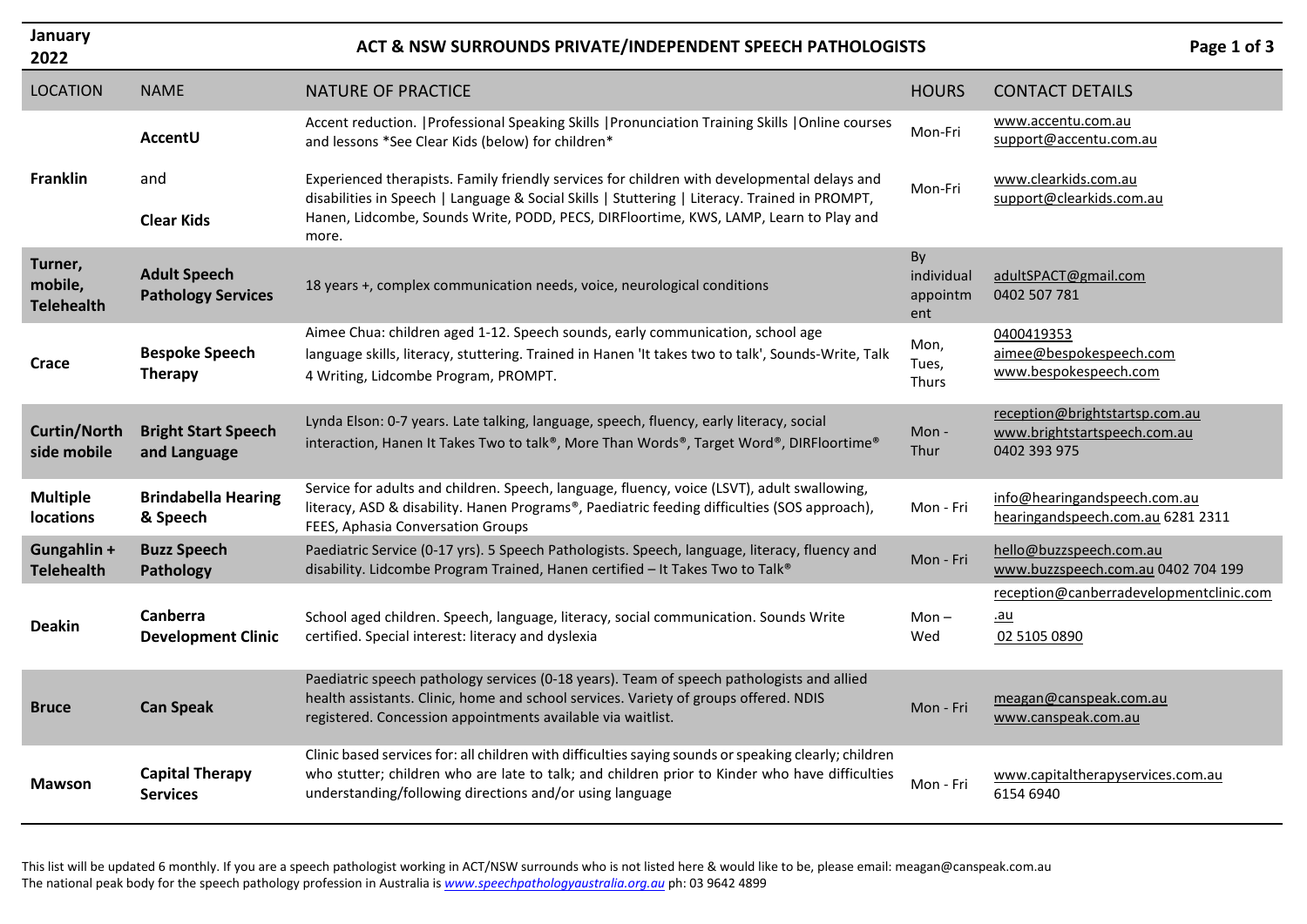| <b>Mobile</b><br>Provider              | Communicate<br><b>Speech Pathology</b>                                                    | 2 speech pathologists: working with adults and children: literacy, social communication,<br>early and high level language, speech, AAC, fluency                                                                                                                                                                                                                                         | Mon - Fri              | info@communicatespeech.com.au 02 9328<br>3444                                                        |
|----------------------------------------|-------------------------------------------------------------------------------------------|-----------------------------------------------------------------------------------------------------------------------------------------------------------------------------------------------------------------------------------------------------------------------------------------------------------------------------------------------------------------------------------------|------------------------|------------------------------------------------------------------------------------------------------|
| <b>Mobile</b><br>provider              | Communicare<br><b>Speech Pathology</b>                                                    | Dysphagia (swallowing assessments) only (people 18 years and over. Consultative services<br>and Training Only.                                                                                                                                                                                                                                                                          | Mon,<br>Tues,<br>Thurs | admin@communicaresp.com.au<br>0417 004287                                                            |
| <b>Belconnen</b><br><b>Town Centre</b> | <b>Eat Speak Learn</b>                                                                    | Eat Speak Learn - Paediatric speech pathology, exercise physiology, physiotherapy, dietetics<br>and nutrition services (0-17 years). NDIS Registered. In clinic, group, AHA and telehealth<br>services.                                                                                                                                                                                 | Mon - Fri              | enquiries@eatspeaklearn.com.au<br>www.eatspeaklearn.com.au 6156 2804                                 |
| Kambah                                 | <b>Early Bird Therapy</b>                                                                 | Speech Pathology, OT, Dietetics, inclusive music groups, and Positive Behaviour Supports.<br>Young children with autism, developmental delays, disability and feeding difficulties.                                                                                                                                                                                                     | Mon - Fri              | enquiries@earlybirdtherapy.com.au<br>www.earlybirdtherapy.com.au 5105 4678                           |
| Watson                                 | <b>Horizon Therapy</b><br><b>Services</b>                                                 | Speech Pathology and Occupational Therapy Services offered to paediatrics and adults. Home<br>and school visits.                                                                                                                                                                                                                                                                        | Mon - Sat              | www.horizonoccupationaltherapy.com                                                                   |
| <b>Braddon</b>                         | <b>In Positive Health</b>                                                                 | Children 3 years of age and above, including school-aged children and adolescents, and for<br>adults. Speech-sound issues, language difficulties, literacy (Sounds~Write), stuttering<br>(Lidcombe & Camperdown), voice issues, orofacial myofunctional (OM) disorders, accent<br>modification.                                                                                         | Tues,<br>Wed,<br>Thurs | reception@inpositivehealth.com<br>inpositivehealth.com 5117 4890                                     |
| <b>Hawker</b>                          | Karen Ip Speech &<br><b>Feeding Clinic</b>                                                | Early Intervention (0-5 yrs): Hanen Certified - It Takes Two to Talk®, More Than Words®,<br>Target Word ™, SOS Approach to Feeding, PODD, Lidcombe Program, Parent Feeding<br>Workshop                                                                                                                                                                                                  | Mon-Wed<br>(Sch hrs)   | www.canberraspeech.com.au<br>kipspeechclinic@gmail.com 6278 3287                                     |
| <b>Bondi</b>                           | <b>ESA - Bondi Junction</b><br>(formerly Lighthouse<br><b>Speech Pathology</b><br>Centre) | Speech, Language & Literacy (2-18 years). Special interest in Cleft Palate / Palatal Anomalies &<br>2 <sup>nd</sup> opinion services available. SKYPE Sessions & face to face sessions.                                                                                                                                                                                                 | Mon - Fri              | (02) 93860272<br>0458337636<br>bondijunction@earlystartaustralia.com.au                              |
| <b>Majura Park</b>                     | <b>Majura Park Speech</b><br>Pathology<br>and<br><b>Canberra Speech &amp;</b><br>Language | Scarlett Gaffey (MPSP): General paediatrics. Speech, language, stuttering, literacy. Hanen<br>certified. Sounds Write certified. Special interest: stuttering, speech, selective mutism.<br>Leah Hanley (CSL): Speech sound difficulties for children and young adults, incl cleft palate &<br>CAS. Special interest: cleft palate, speech disorders, bilingualism, hearing impairment. | Part time              | scarlett@mpspeech.com.au<br>0411 135 293<br>Leah - 0421 947 755<br>www.canberraspeechlanguage.com.au |

This list will be updated 6 monthly. If you are a speech pathologist working in ACT/NSW surrounds who is not listed here & would like to be, please email: meagan@canspeak.com.au The national peak body for the speech pathology profession in Australia is *[www.speechpathologyaustralia.org.au](http://www.speechpathologyaustralia.org.au/)* ph: 03 9642 4899